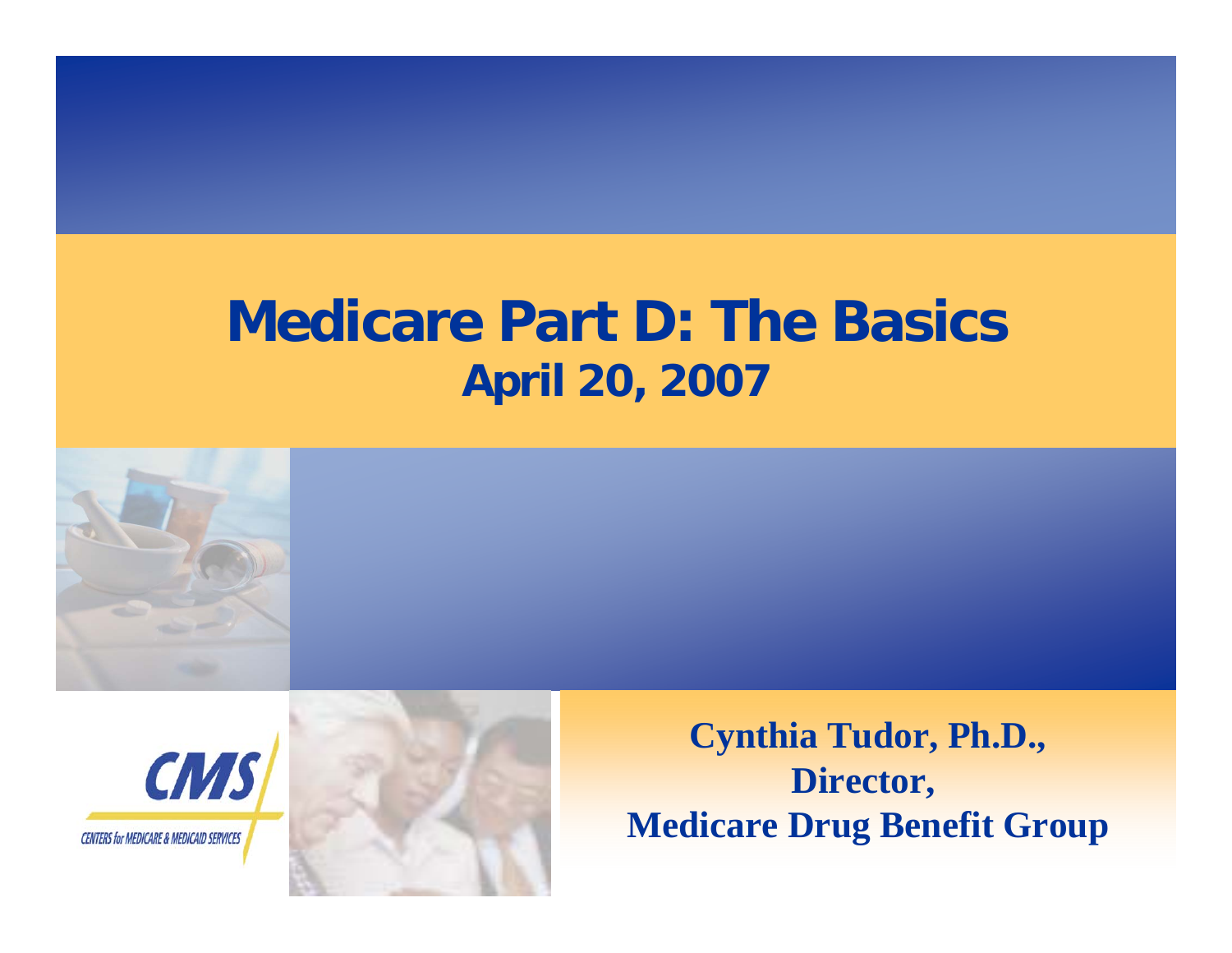#### **Part D History CMS**

- ¾ **The Medicare Prescription Drug Improvement and Modernization Act of 2003 (Pub. L. 108-173) was signed into law on December 8, 2003.**
- ¾ **CMS published the Medicare Prescription Drug Benefit; Final Rule (42 CFR Parts 400, 403, 411, 417, and 423) on January 28, 2005.**
- ¾ **E-prescribing and the Prescription Drug Program; Final Rule published on November 7, 2005.**
- ¾ **Medicare Part D Data NPRM published on October 18, 2006.**
- ¾ **Tax Relief and Health Care Act of 2006 (Sec. 202(b) Payment for Administration of Part D Vaccines) was signed into law on December 20, 2006**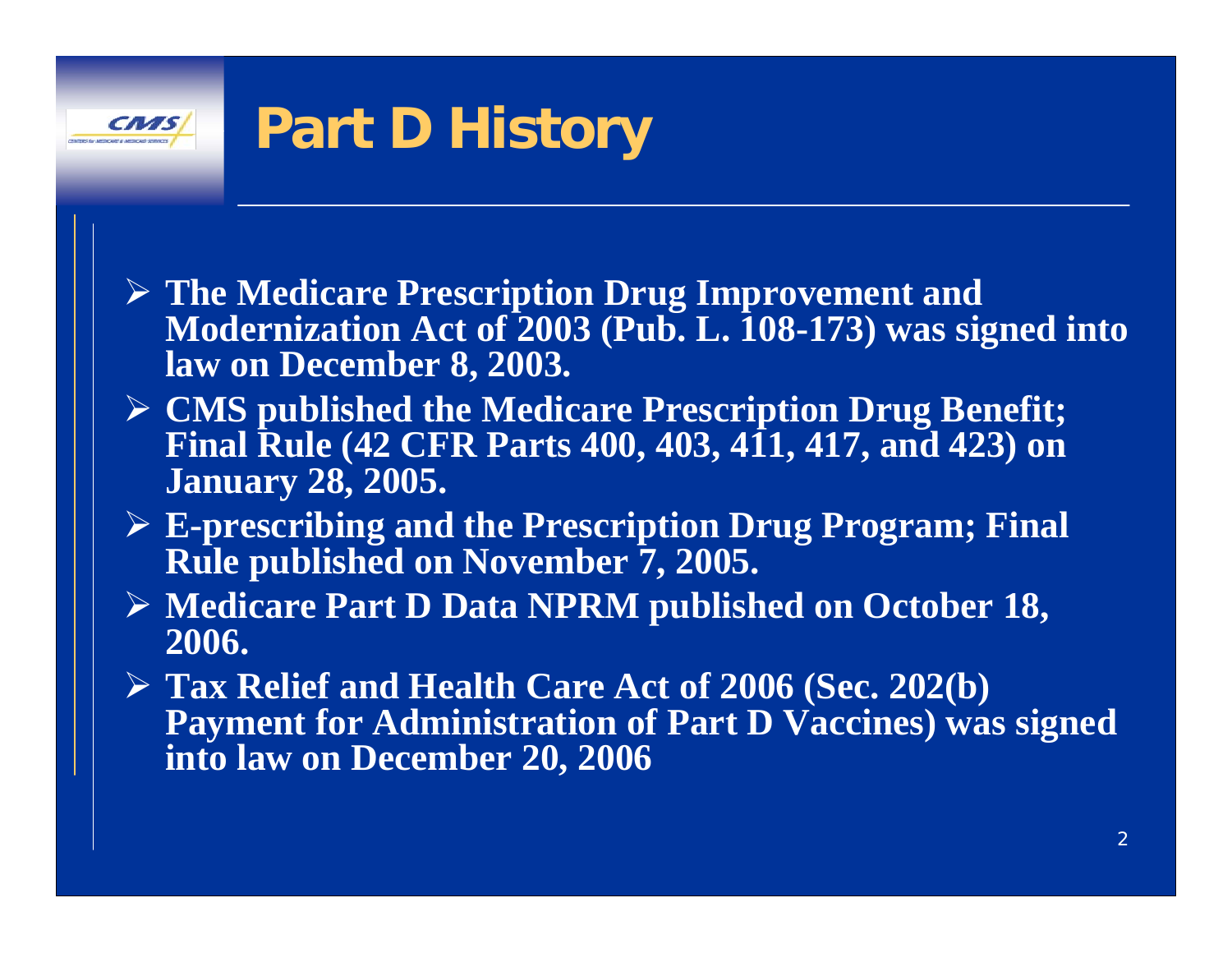# **Eligibility and Enrollment**

### ¾ **To join a Medicare Drug Plan, individuals must:**

- Be entitled to Medicare Part A and/or enrolled in Part B
- Reside in Plan's service area
- ¾ **Coverage is not automatic**
	- Except people who qualify for extra help (LIS)
- ¾ **People entitled to Medicare on February 1, 2006, or later have a 7-month period to enroll.**
- ¾ **Annual enrollment period (AEP) is from November 15 through December 31.**
- ¾ **Full Benefit Dual Eligibles (FBDE) can switch plans during any month (effective the 1st of the following month).**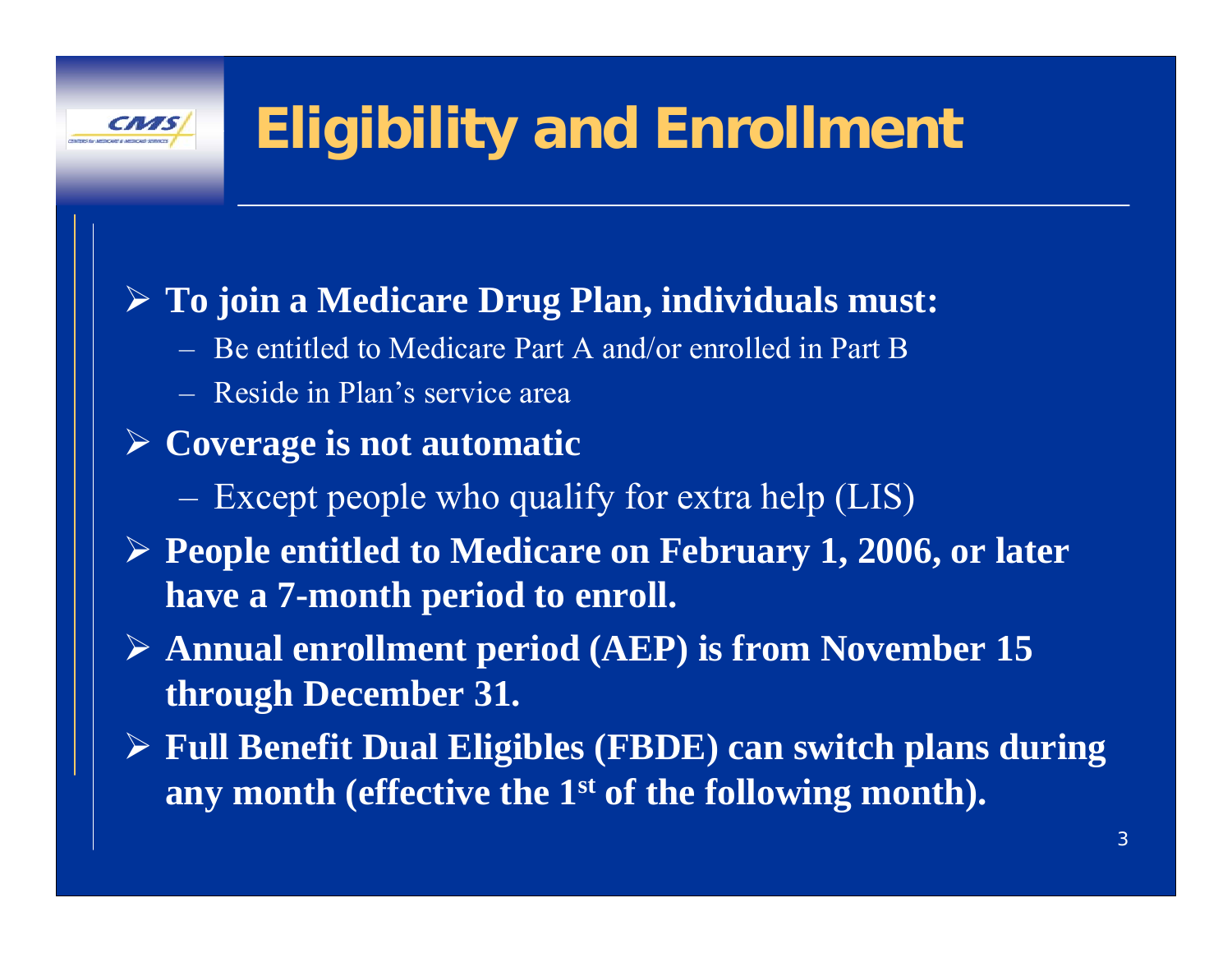

## **What is the Low Income Subsidy (LIS)?**

- ¾ **Provides people with limited income and resources extra help with their Medicare prescription drug plan costs, including their premium, deductible and cost sharing.**
- ¾ **A person must enroll in a Medicare drug plan such as a PDP, MA-PD, or PACE to receive this assistance.**

¾ **CMS is working with States to identify FBDEs prospectively and autoenroll them into Part D plans prior to their effective date.**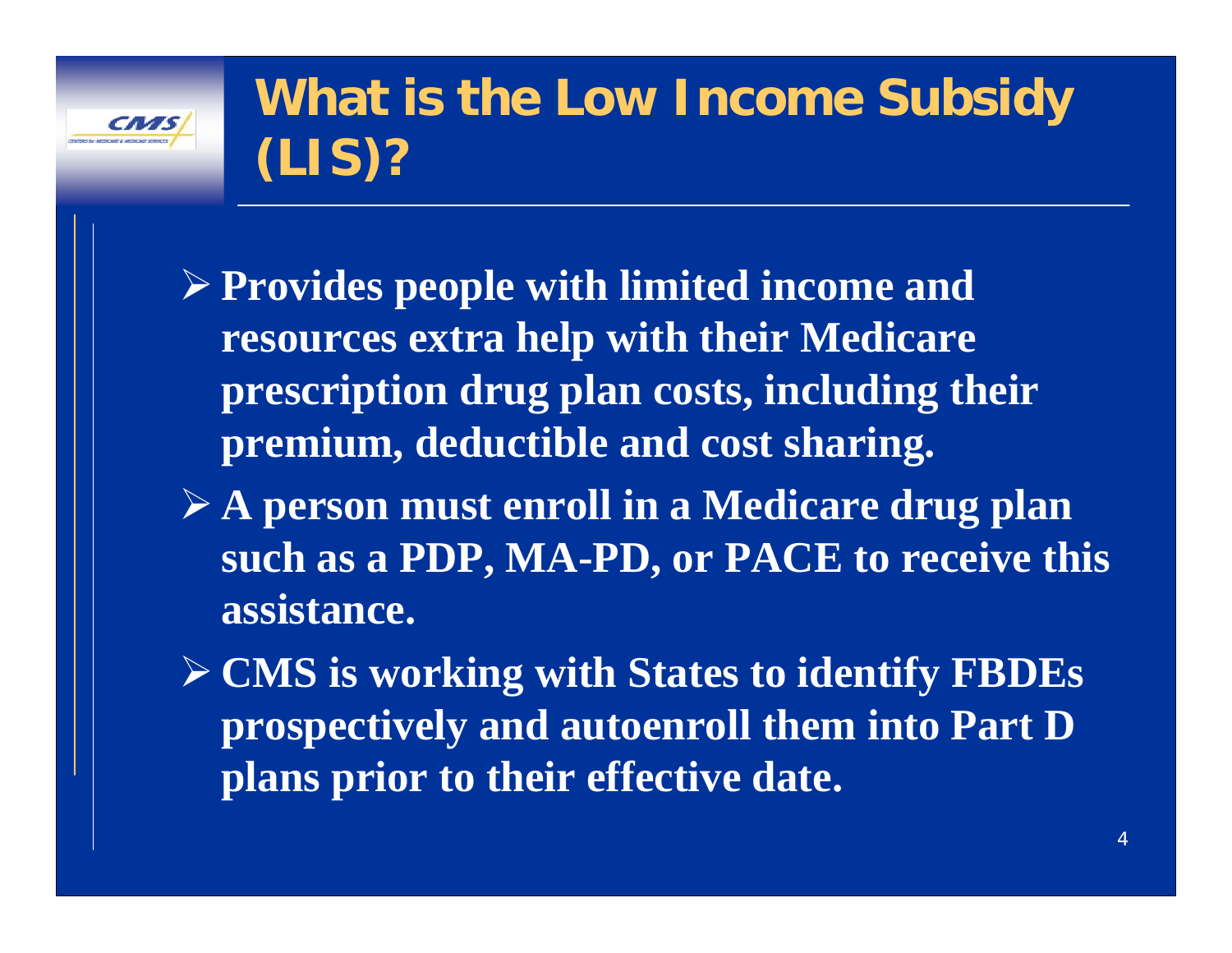**CNAS** 

CRITIS IN MEDICAL AMERICAN ST

| <b>People with</b><br><b>Medicare and</b>                                                | <b>Basis</b>                    | Data<br><b>Source</b>                    | <b>Changes During the Year</b>                                                                                 |
|------------------------------------------------------------------------------------------|---------------------------------|------------------------------------------|----------------------------------------------------------------------------------------------------------------|
| <b>Medicaid benefits</b><br>• Full Medicaid<br>benefits<br>• Medicare Savings<br>Program | <b>Automatically</b><br>qualify | <b>State files</b>                       | Deemed for a full calendar<br>year<br><b>Generally only change LIS</b><br>level if favorable to<br>beneficiary |
| <b>SSI</b> benefits                                                                      |                                 | <b>SSA</b>                               |                                                                                                                |
| <b>Limited income and</b><br>resources                                                   | <b>Must apply</b>               | <b>SSA</b><br>(most) or<br><b>states</b> | <b>Subsidy changing events may</b><br>impact status mid-year<br>(both favorable and<br>unfavorable changes)    |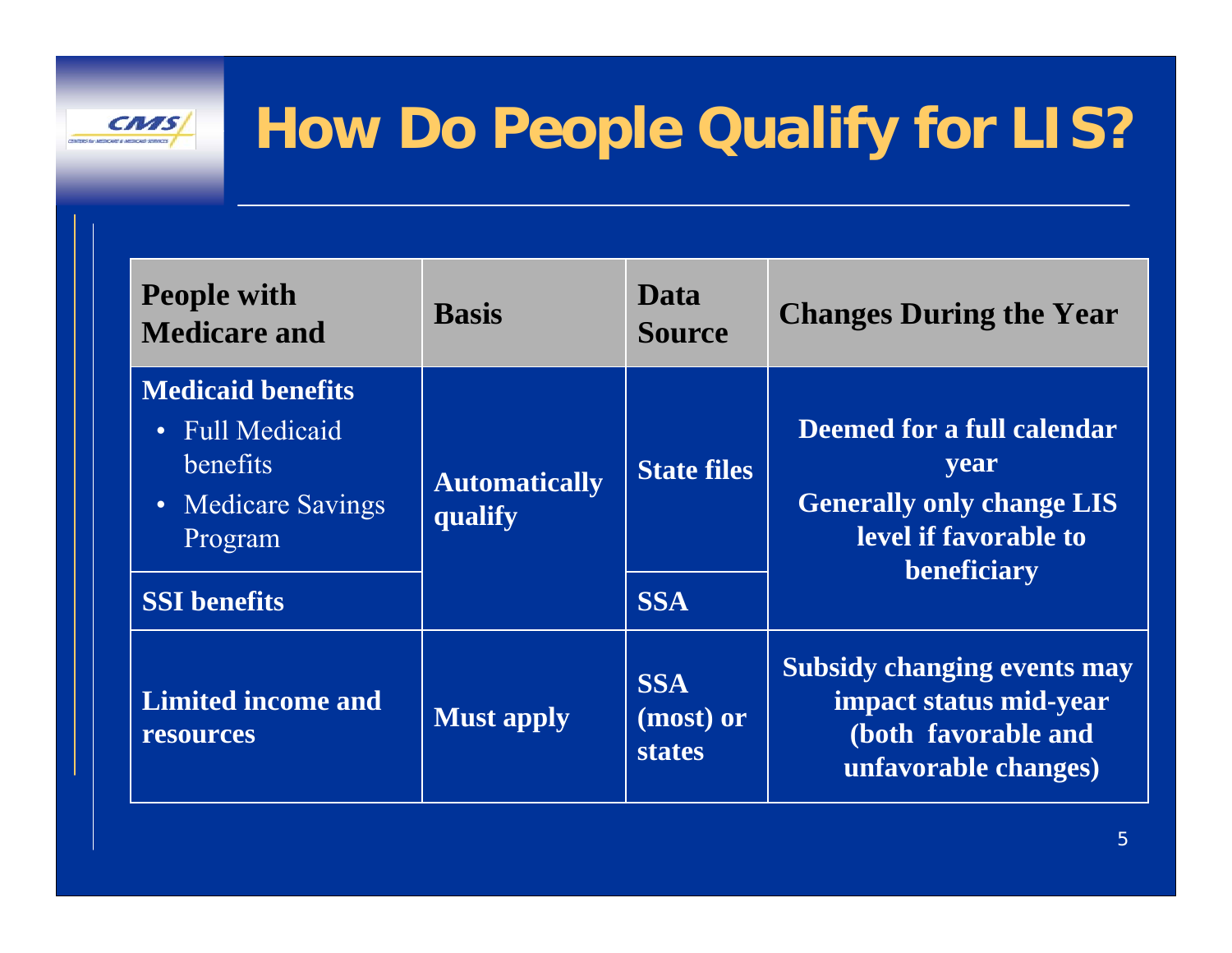#### **Standard Benefit 2007** CN S

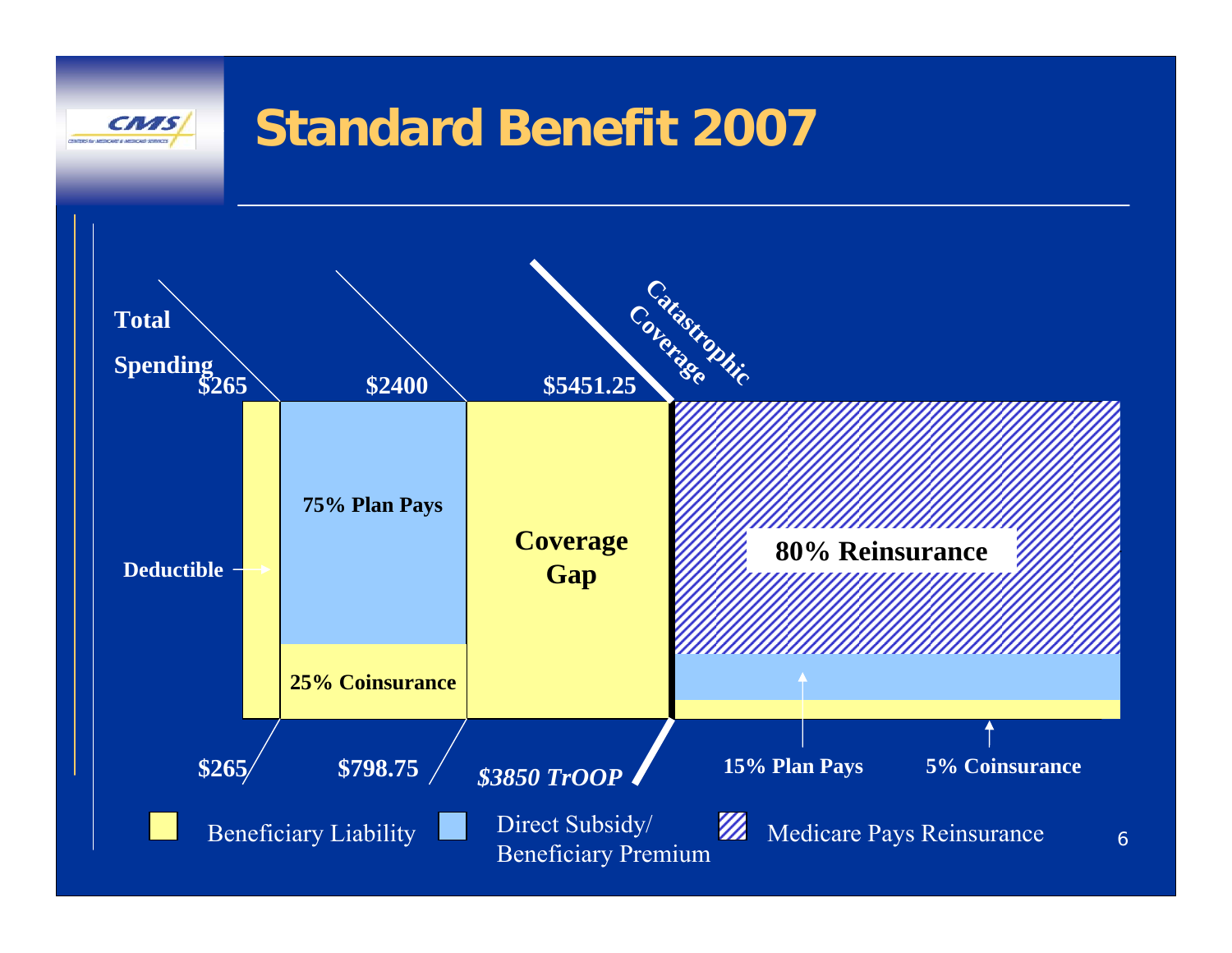

### **Annual Adjustments for Standard Benefit in 2007**

| <b>Benefit Parameters</b>                                  | 2006    | 2007           |
|------------------------------------------------------------|---------|----------------|
| <b>Deductible</b>                                          | \$250   | \$265          |
| <b>Initial Coverage Limit</b>                              | \$2250  | \$2400         |
| <b>Out-of-Pocket Threshold</b>                             | \$3600  | \$3850         |
| <b>Total Covered Drug Spend at</b><br><b>OOP Threshold</b> | \$5100  | \$5451.25      |
| <b>LIS Copayments</b>                                      | 2006    | 2007           |
| <b>Institutionalized</b>                                   | \$0     | \$0            |
| Up to or at 100% FPL                                       | \$1/\$3 | \$1/\$3.10     |
| <b>Other LIS</b>                                           | \$2/\$5 | $$2.15/\$5.35$ |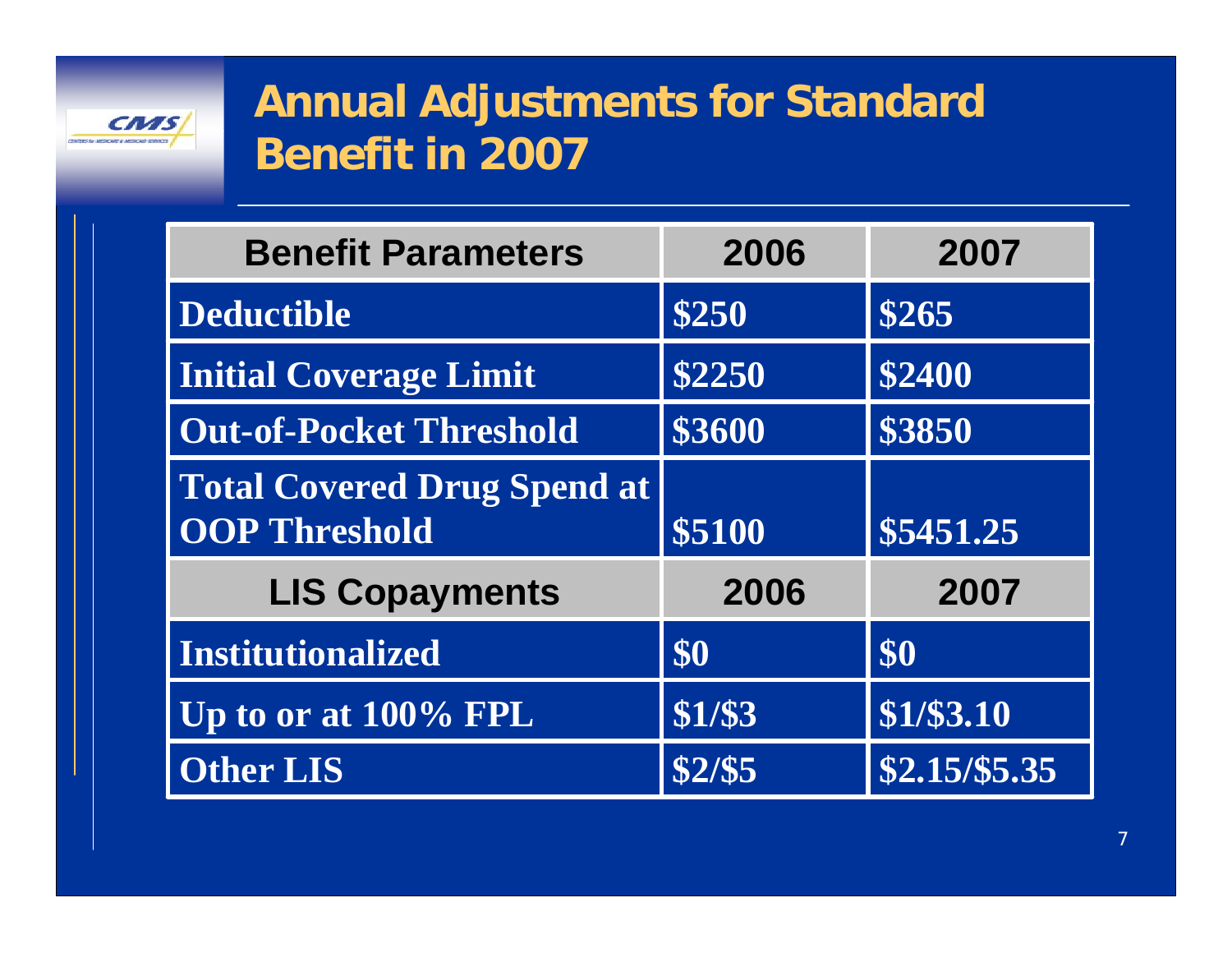

## **Part D Contract Summary**

| <b>Contract</b> | 2006             |              | 2007             |              |
|-----------------|------------------|--------------|------------------|--------------|
| <b>Type</b>     | <b>Contracts</b> | <b>Plans</b> | <b>Contracts</b> | <b>Plans</b> |
| <b>PDP</b>      | 91               | 1,446        | 91               | 1,920        |
| <b>MA-PD</b>    | 469              | 1,491        | 549              | 1,715        |
| <b>Totals</b>   | 560              | 2,937        | 640              | 3,635        |

**Excludes Employer Only Plans**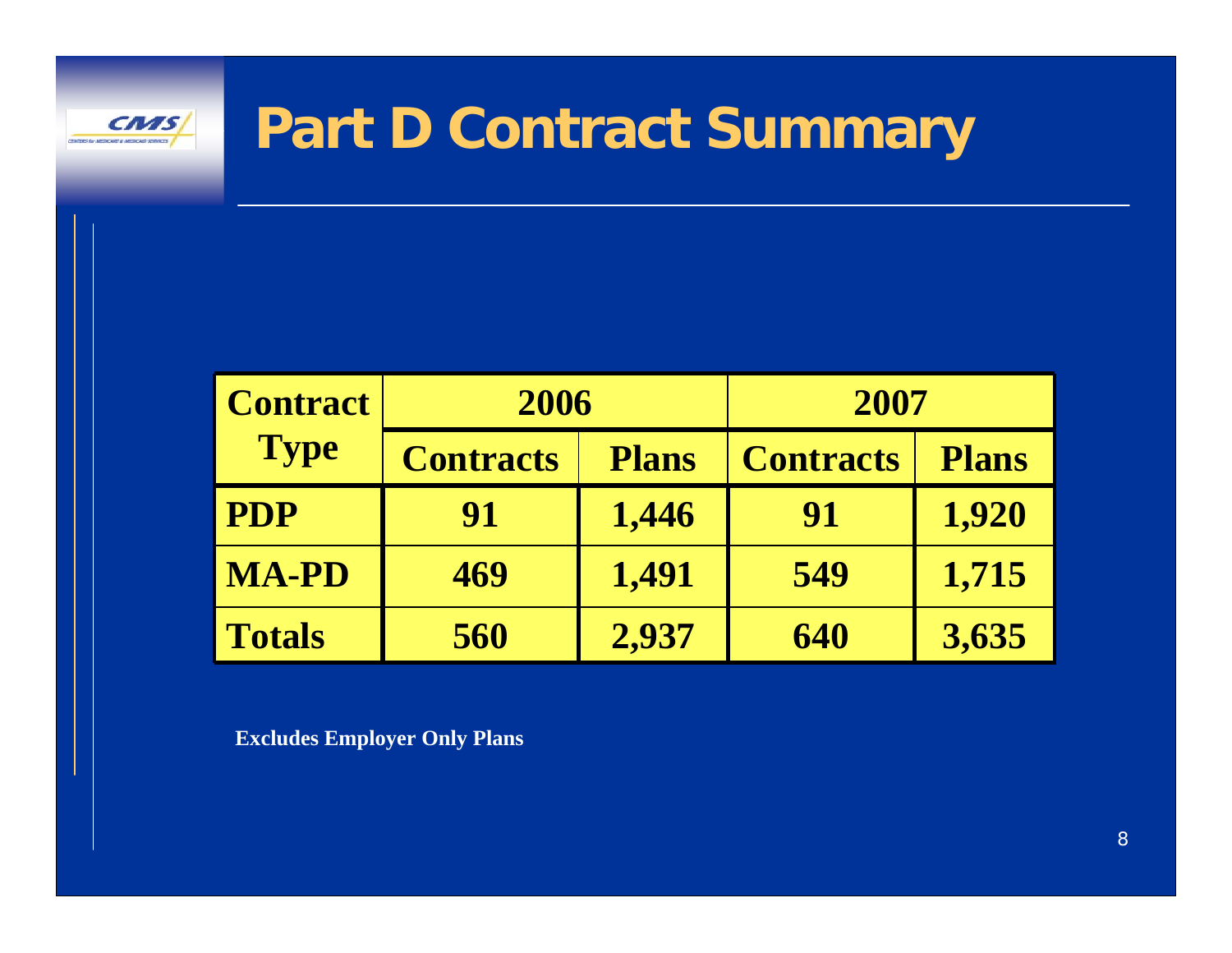

# **CY07 Benefit Type Analysis**

| <b>Benefit Type</b>                          | $\%$ of<br><b>PDP</b><br><b>Plans</b> | <b>Change</b><br>from<br>2006 | $\%$ of<br><b>MA-PD</b><br><b>Plans</b> | <b>Change</b><br>from<br>2006 |
|----------------------------------------------|---------------------------------------|-------------------------------|-----------------------------------------|-------------------------------|
| <b>Defined Std. Benefit</b>                  | 12.1%                                 | $+2.8%$                       | $5.1\%$                                 | $-2.4\%$                      |
| <b>Actuarially</b><br><b>Equivalent Std.</b> | $13.4\%$                              | $-8.3\%$                      | $2.1\%$                                 | $-5.2\%$                      |
| <b>Basic Alternative</b>                     | 27.2%                                 | $+0.5\%$                      | 18.1%                                   | $-2.6\%$                      |
| <b>Enhanced</b><br><b>Alternative</b>        | 47.3%                                 | $+5.0%$                       | $74.7\%$                                | $+10.2\%$                     |
| <b>Totals</b>                                | 100%                                  |                               | 100%                                    |                               |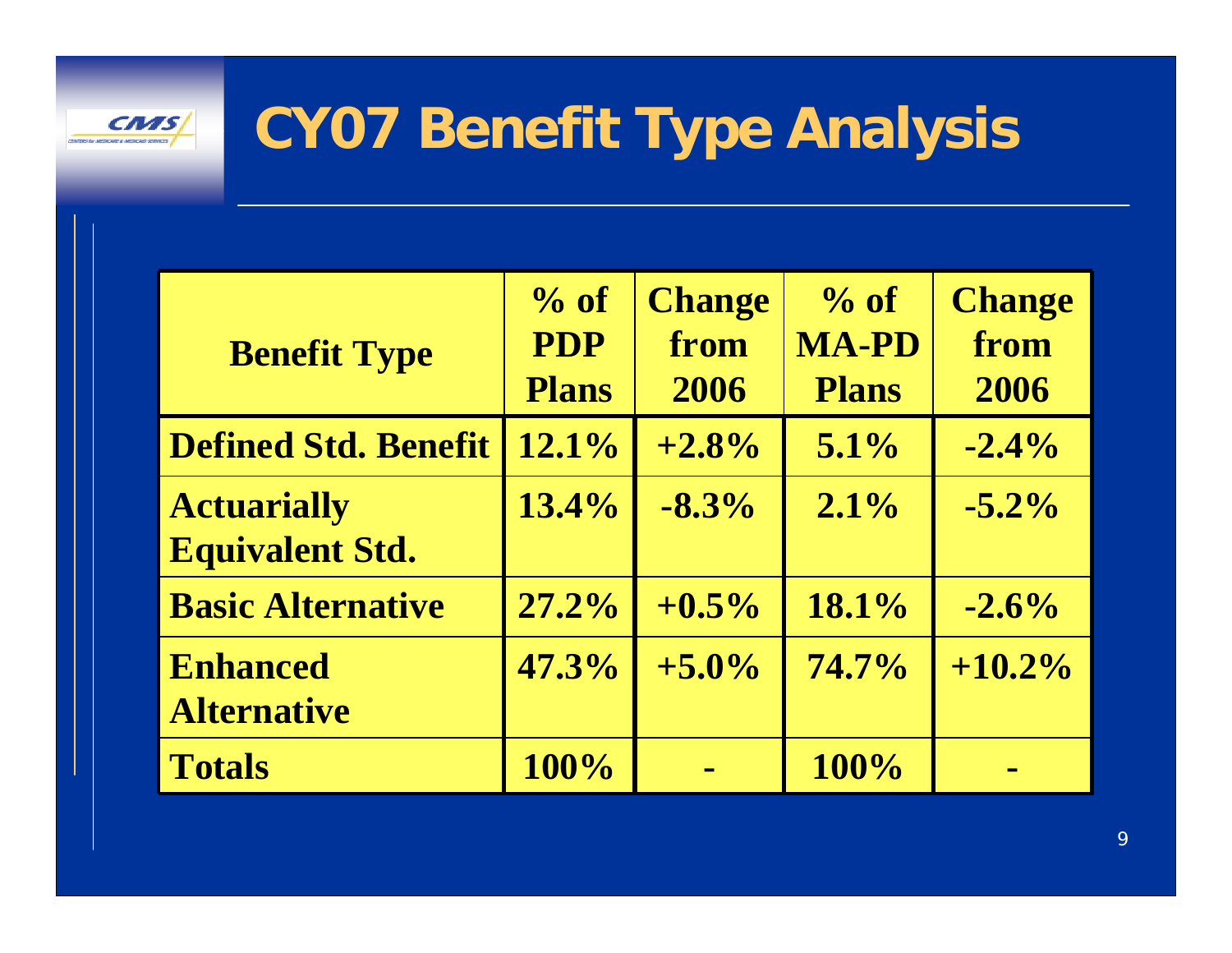

## **Enrollment by Benefit Type**

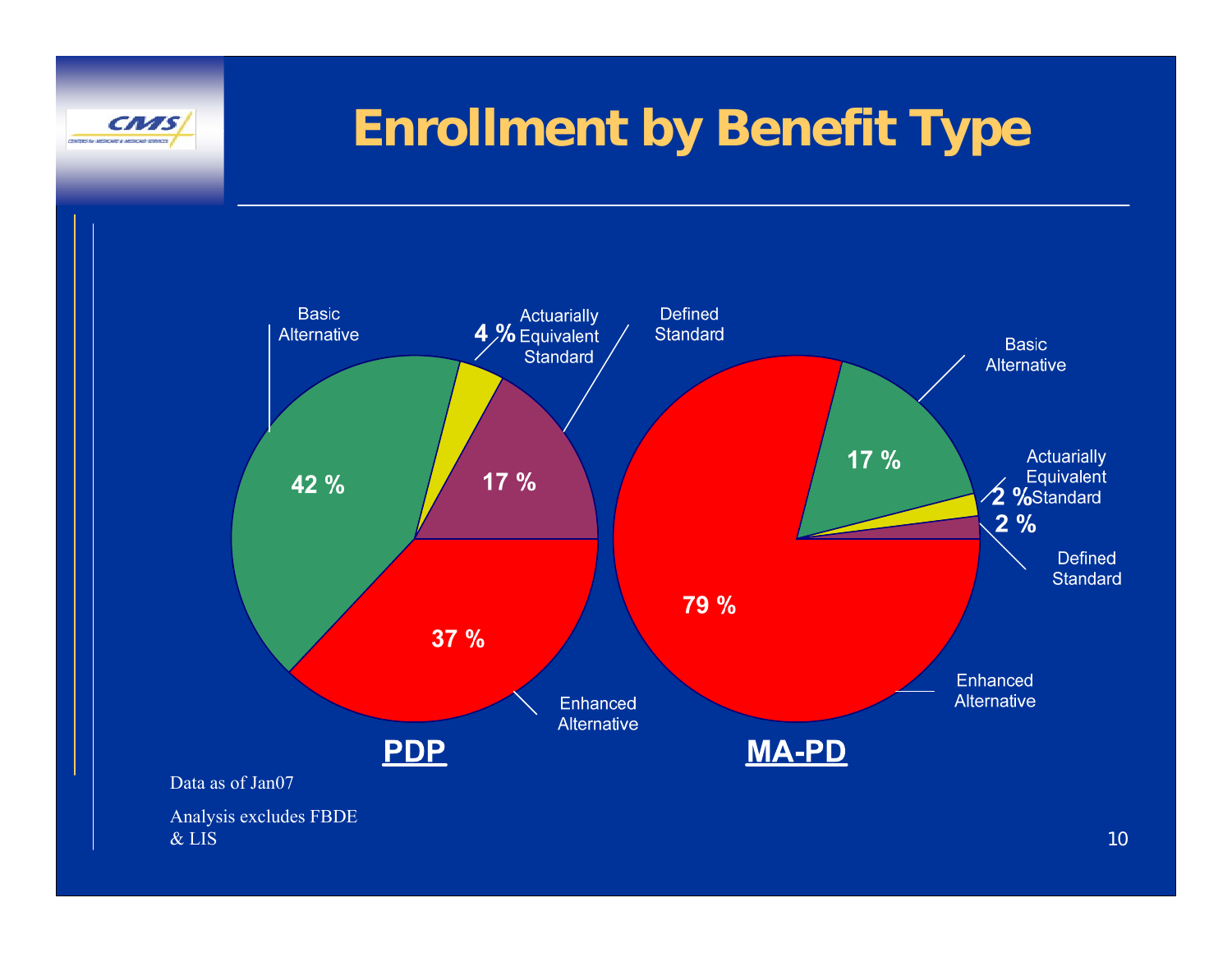

- ¾ **Every state has at least one plan option with a premium less than \$20 per month; at least one plan available with no deductible; and several plans available with coverage of generic drugs in the coverage gap.**
- ¾ **On average, premiums increased less than \$8 over 2006 and in several states the average premiums decreased.**
- ¾ **Beneficiaries have access to between 27 and 41 plans with no deductibles in 2007 (an increase of 3 to 13 plans per state from 2006).**
- ¾ **In every state, the majority of plans offer mail-order pharmacy services.**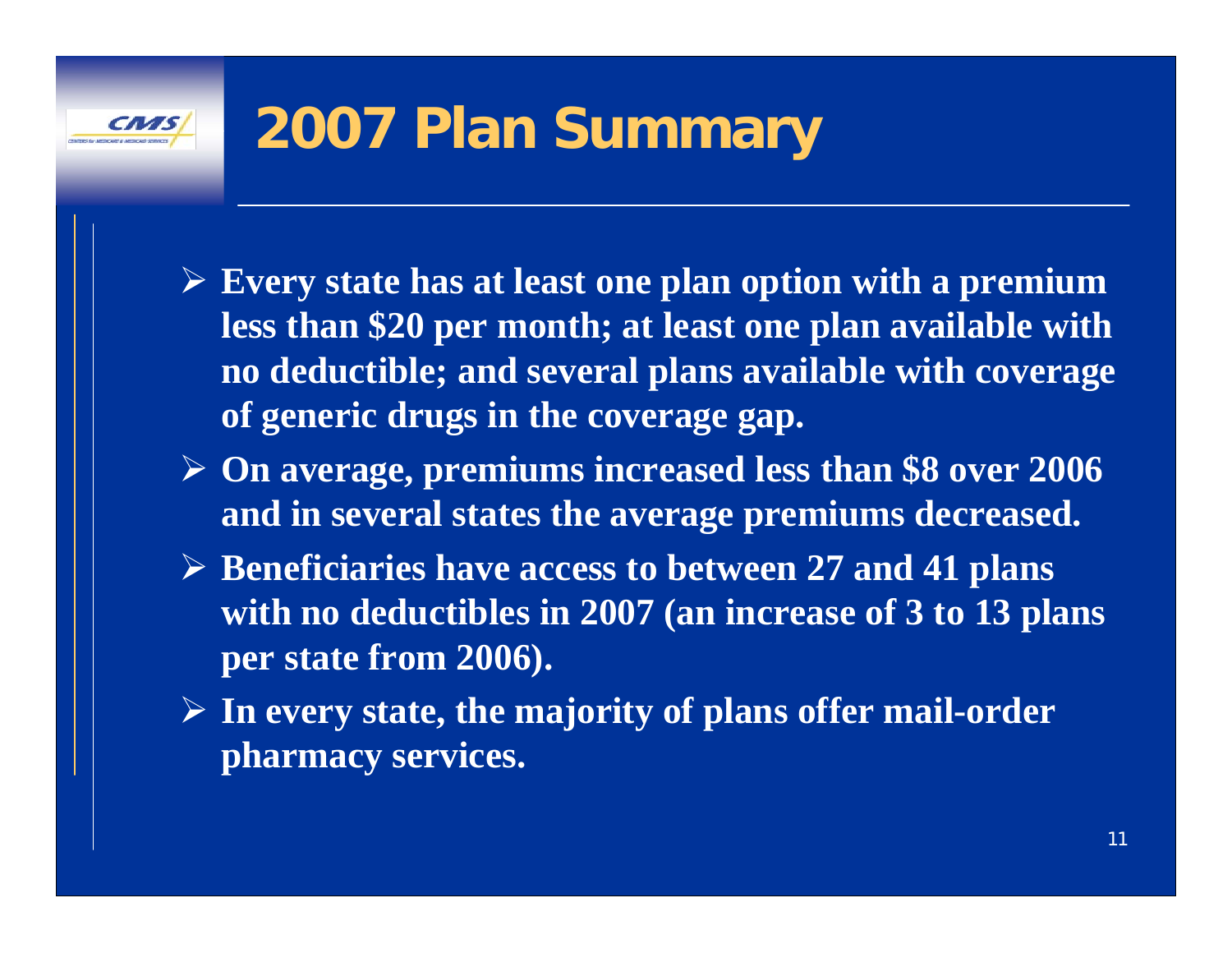# **2007 Plan Summary (cont.)**

- ¾ **The number of PDP sponsors ranges from 20 to 29 per state which represents an increase over 2006 of 4 to 9 sponsors per state.**
- ¾ **The number of PDP plans offered by these sponsors ranges from 45 to 66, representing an increase of 7 to 18 plans compared to 2006.**
- ¾ **In general, the largest increase in plans was seen for those offering enhanced coverage.**
- ¾ **In 2007, there are between 4 and 12 additional enhanced plans offered in each state.**
- ¾ **Enhanced plans represent between 44% to 50% of plans offered in each state.**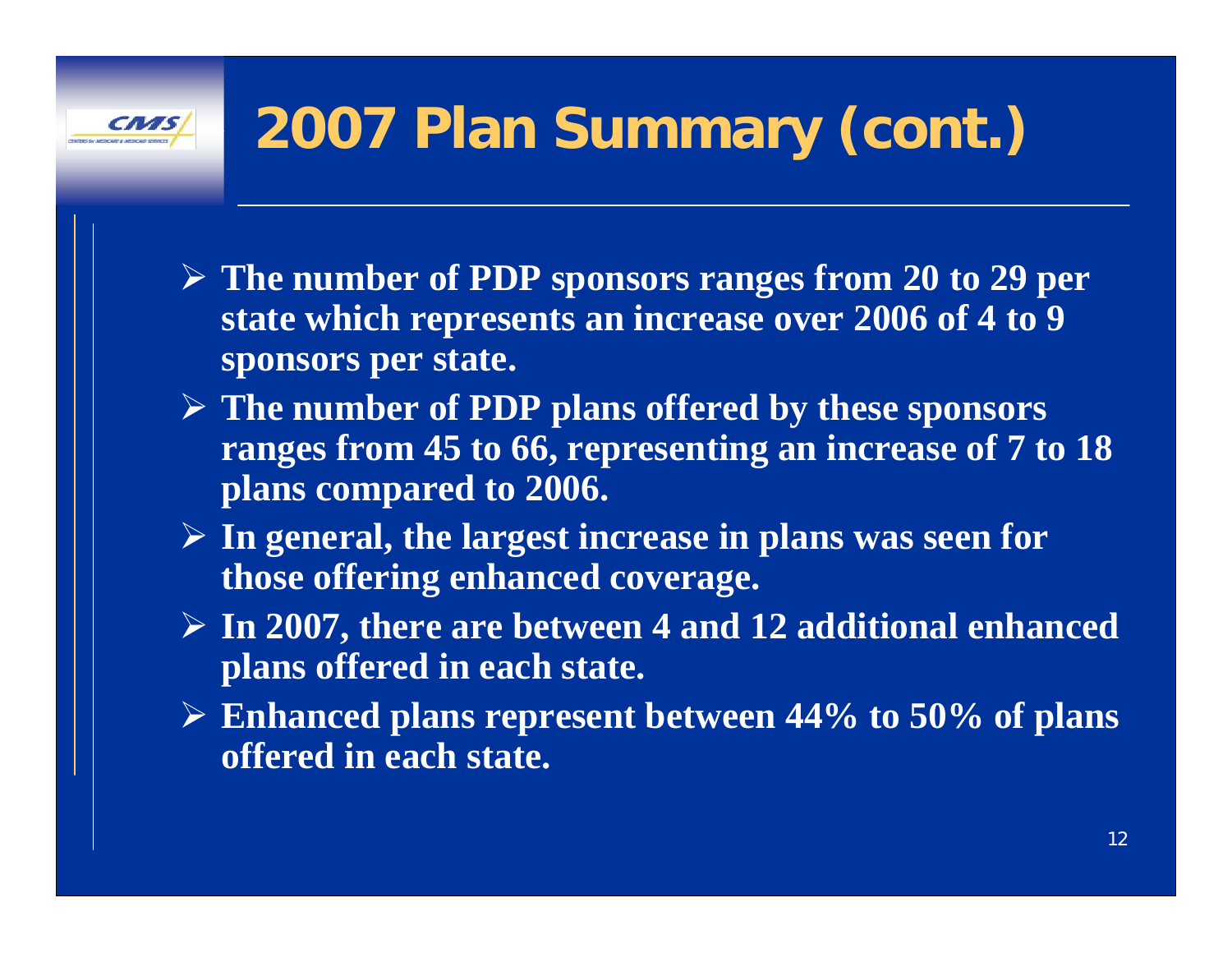## **What is a Part D Drug?**

## ¾ Rx Only

- ¾ Drugs approved by FDA for safety and efficacy as described in §1927(k)(2)
- $\triangleright$  Biologicals as described in §1927(k)(2)
- $\triangleright$  Insulin and medical supplies associated with the injection of insulin
- $\triangleright$  Vaccines
- ¾ Used for "Medically Accepted Indications"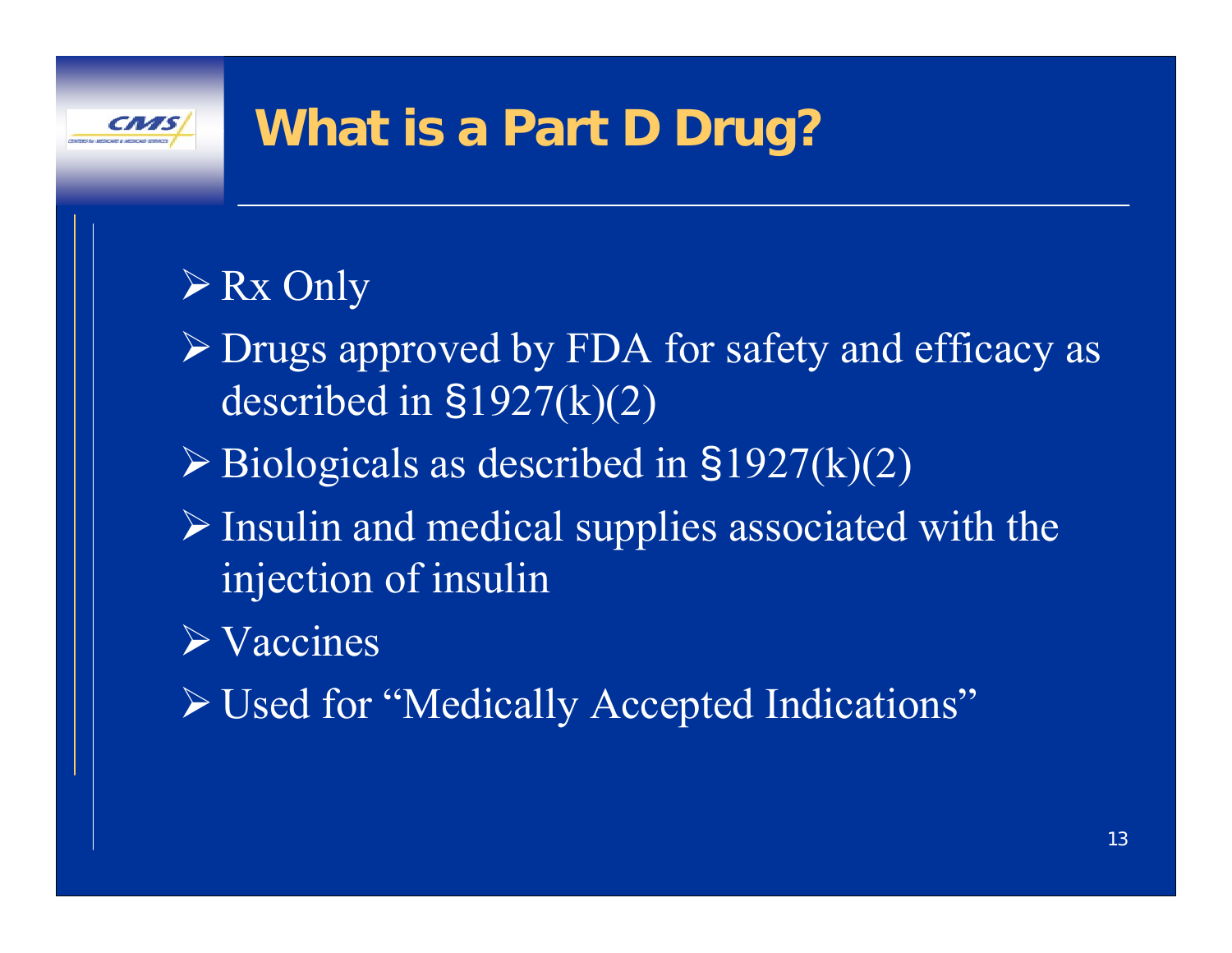## **Drug Exclusions**

- $\triangleright$  A drug in which coverage is available under Parts A or B as it is prescribed and dispensed or administered to an individual
- ¾ Drugs when used for anorexia, weight loss, or weight gain
- ¾ Drugs when used to promote fertility
- ¾ Drugs when used for cosmetic purposes or hair growth
- ¾ Drug when used for symptomatic relief of cough and colds
- ¾ Prescription vitamins and mineral products, except prenatal vitamins and fluoride preparations
- ¾ Nonprescription drugs, barbiturates, and benzodiazepines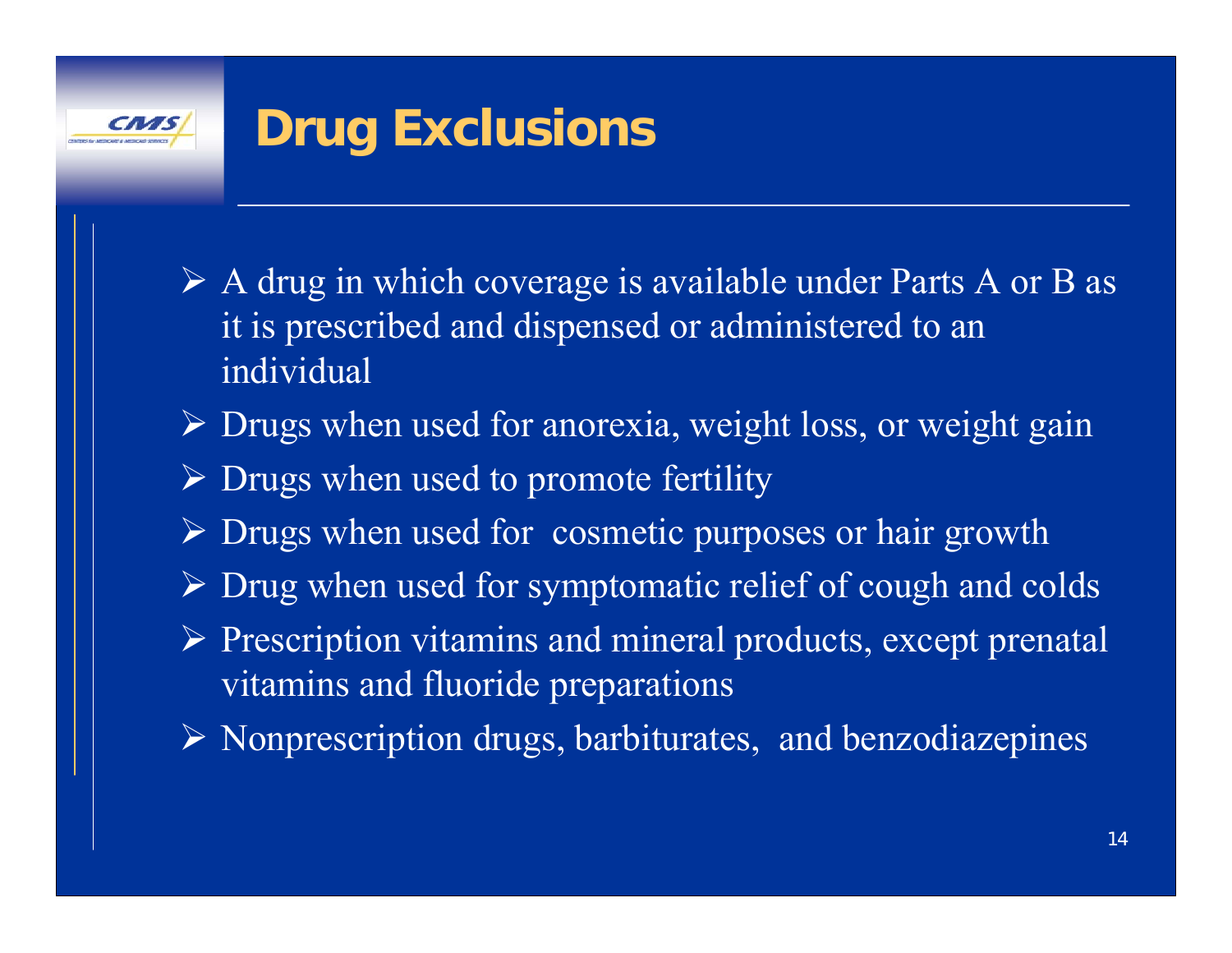## **What is a Formulary?**

- ¾ **A formulary is the list of drugs that a Medicare Prescription Drug Plan covers without granting an exception. Formularies help to contain costs.**
- ¾ **General requirement: The formulary must include at least two drugs in each therapeutic category and class of covered Part D drugs.**
- ¾ **Represents a floor rather than an absolute standard.**
- ¾ **Utilization Tools: Prior Authorization, Step Therapy, and Quantity Limits.**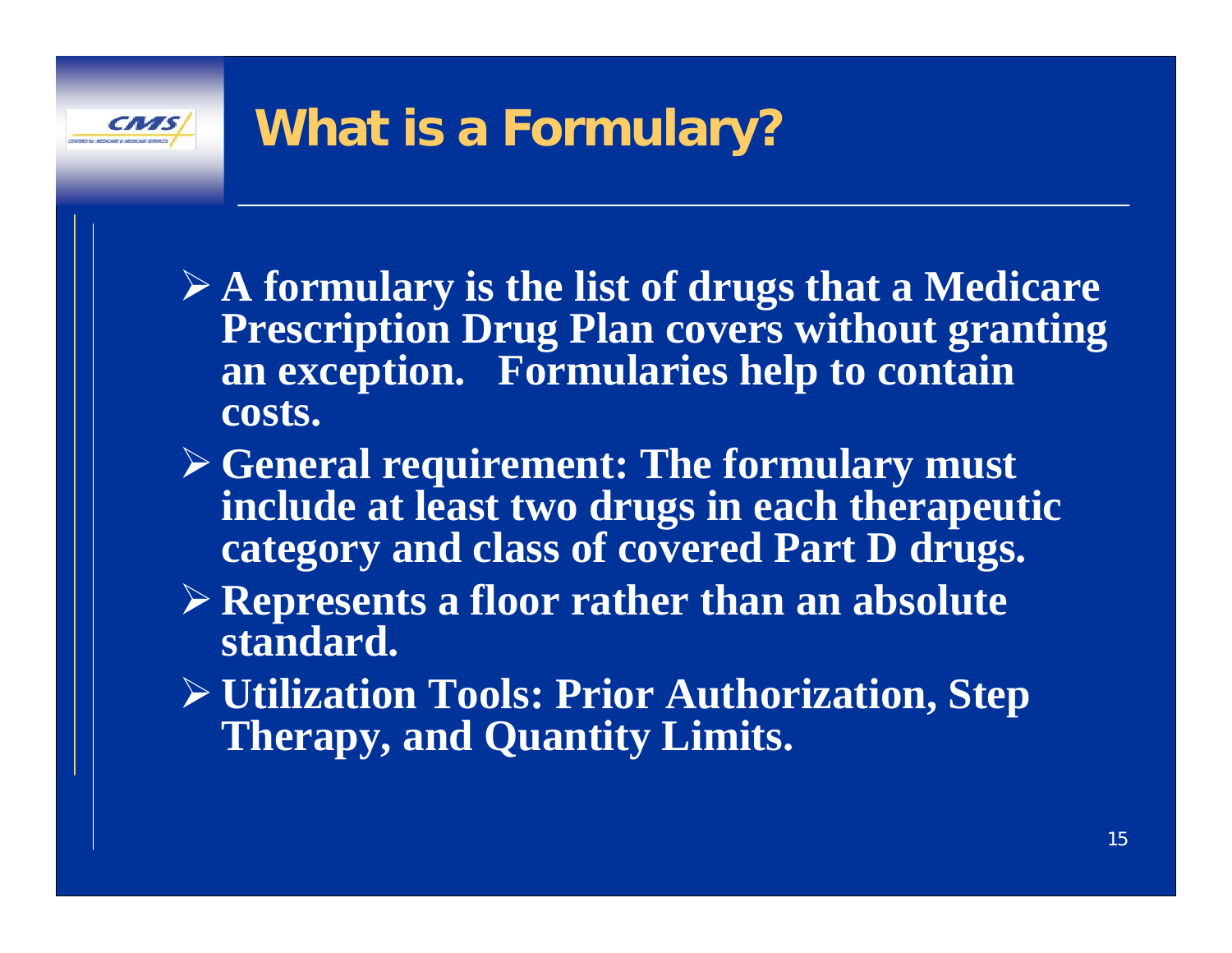

| <b>Enrollment Category</b>                        | #             |
|---------------------------------------------------|---------------|
| <b>Stand-Alone Prescription Drug Plan</b>         | <b>10.98M</b> |
| <b>Medicare Advantage with Prescription Drugs</b> | 6.65M         |
| <b>Medicare-Medicaid (Automatically Enrolled)</b> | 6.27          |
| <b>Medicare Retiree Drug Subsidy</b>              | 6.94M         |
| <b>Estimated Federal Retirees (Tricare, FEHB)</b> | 3.33M         |
| <b>Total</b>                                      | 34.17M        |
|                                                   |               |
| <b>Additional Sources of Creditable Coverage</b>  | <b>4.86M</b>  |

Data as of 01.16.07